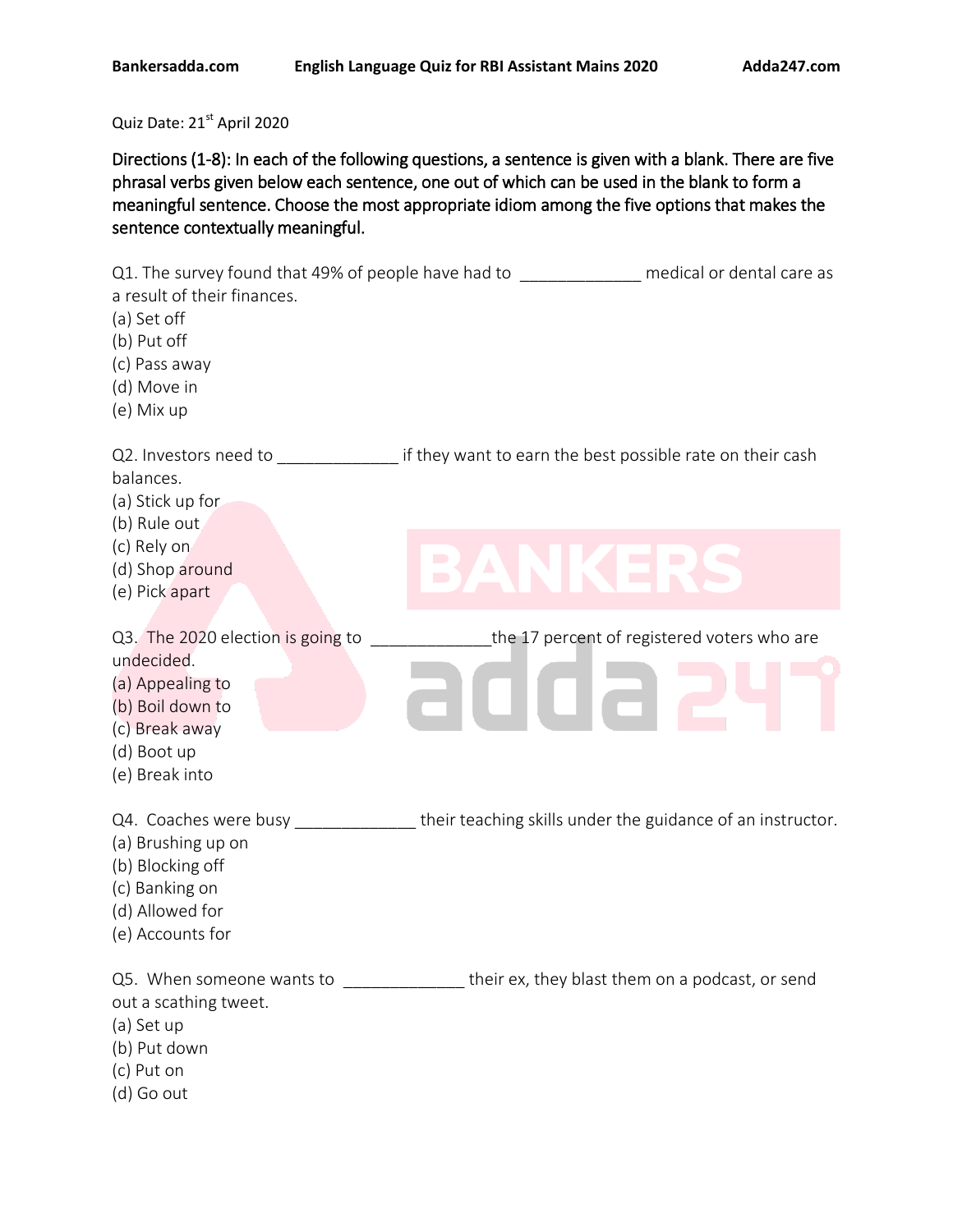(e) Get back at

Q6. The Passenger Rail Agency of South Africa seeks to \_\_\_\_\_\_\_\_\_\_\_\_\_\_\_ illegal conduct endangering passengers at its train stations.

- (a) Fill out
- (b) Ease off
- (c) Drop out
- (d) Dress up
- (e) Clamp down on

Q7. A housing development slated for Rosemount's UMore Park has \_\_\_\_\_\_\_\_\_\_\_\_\_\_\_ after the financing company and developer bowed out of the 1,500-home project.

- (a) Getting on with
- (b) Fallen through
- (c) Get up
- (d) Dozed off
- (e) Nodding off

Q8. Britain's biggest grocer is hoping to a billion pieces of plastic from its

- products
- (a) Get rid of
- (b) Hold on
- (c) Join in
- (d) Hang up
- (e) Hand in

**BILINGUAL RBI ASSISTANT MAINS 2020** Validity: 3 Months

Directions (9-15): In the following questions, a word is given in bold followed by three sentences. Choose the appropriate option mentioning the sentence(s) that uses the highlighted word in a grammatically correct and contextually meaningful manner.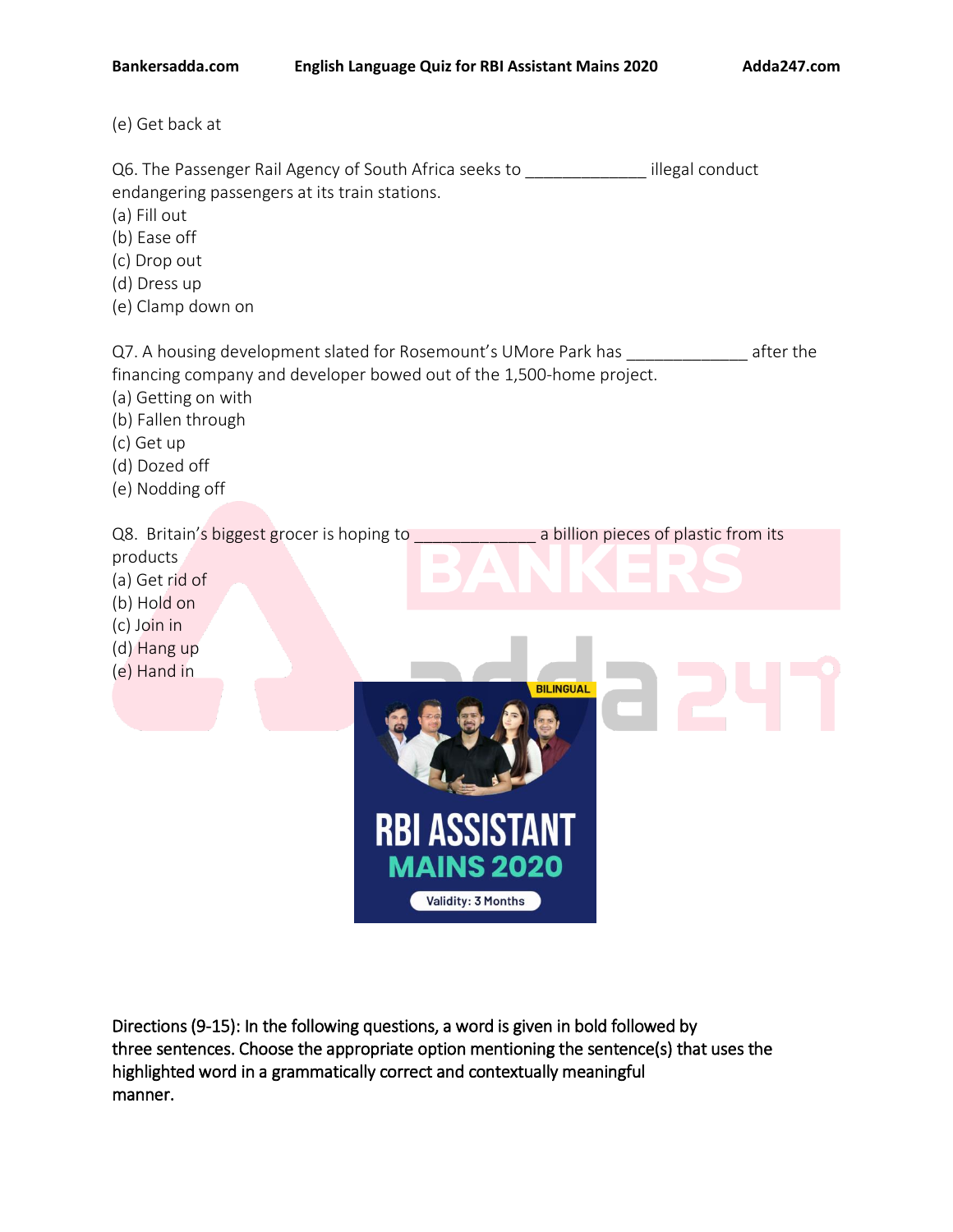#### Q9. Undaunted

(I) British Prime Minister Boris Johnson said he wanted a Brexit deal and that he was undaunted by attempts by parliament to block a no-deal exit.

(II) The novel has a ready audience in its large number of readers but also baggage of undaunted.

(III) In the film, Theodore's mother points at a withering leaf in a undaunted and tells him that the artist is trying to communicate something, perhaps about morality.

(a) Only (I)

(b) Only (II)

(c) Only (III)

(d) Both (I) and (II)

(e) None of these

## Q10. Appease

(I) The independent nation-states have all imagined themselves to be the inheritors, in the high Himalayas, of the geopolitical **appease** of their colonial predecessors.

(II) Appease your ancestors by availing IRCTC's Gaya Tarpan Package with Varanasi Darshan.

(III) There is a long, complex and surprisingly unpredictable history to the appeasement of Pax Britannica's border lines along India's northern mountains.

(a) Only (I)

(b) Only (II)

(c) Only (III)

(d) Both (I) and (II)

(e) None of these

# Q11. Genuflect

(I) Naturalization requires one to abjure **genuflect** to a foreign country, but America allows dual citizenship.

(II) Many of the attendees at the rally would have taken the **genuflect** of allegiance to become U.S. citizens

(III) Catholics genuflect to the tabernacle because it holds the Real Presence of Jesus Christ, their Lord, and king.

- (a) Only (I)
- (b) Only (II)
- (c) Only (III)
- (d) Both (I) and (II)
- (e) None of these

## Q12. Impeachment

(I) She served as a Democratic staff member for the panel during the impeachment investigation of President Richard M. Nixon

(II) The House Judiciary Committee has begun an inquiry to determine whether to recommend the impeachment of President Trump.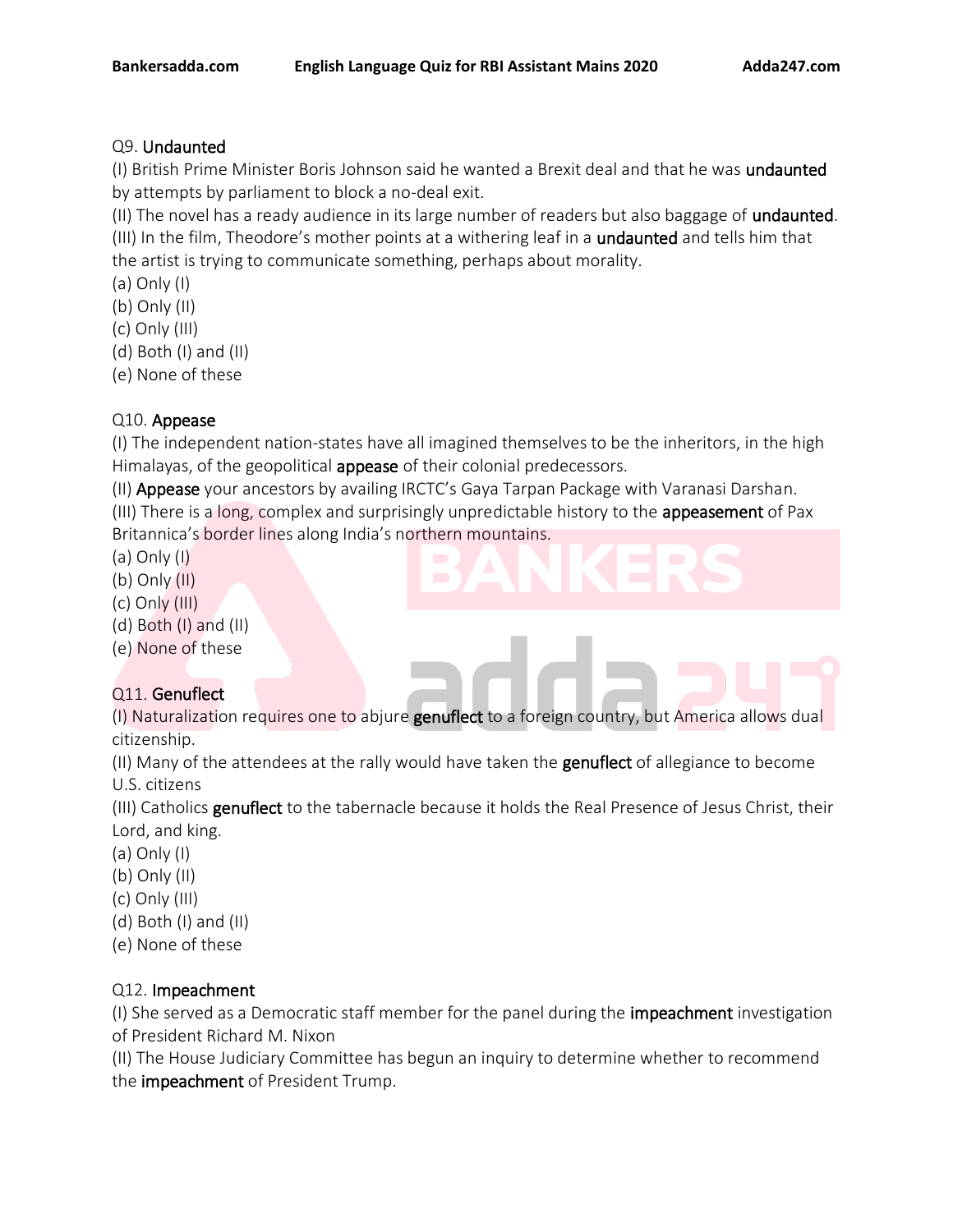(III) The government's statistical machinery has begun work on revising the indices that impeachment the trends in consumer prices experienced in rural India.

- (a) Only (I)
- (b) Only (II)
- (c) Only (III)
- (d) Both (I) and (II)
- (e) None of these

## Q13. Clout

(I) The Centre is geared up to notify updated MGNREGA wages in the clout fiscal year itself rather than wait for the onset of 2020-2021.

(II) EU finance ecolabels face delays as states seek more clout over greenwashing.

(III) Republicans in the state are trying to put up a challenge to the clout of the Latinodominated union

(a) Both (II) and (III)

- (b) Both (III) and (I)
- (c) Only (III)
- (d) Both (I) and (II)
- (e) None of these

## Q14. Dither

(I) The global economy risked entering a new, lasting low-growth phase if governments continued to dither over how to respond.

(II) The global dither that regulated trade is gone and we are in a new era of less certain, more bilateral and sometimes assertive trade relations

(III) Julian Fellowes returns to form with a cinematic event that will put fans in a royal dither while also providing the farewell they demanded.

- (a) Both (II) and (III)
- (b) Both (III) and (I)
- (c) Only (III)
- (d) Both (I) and (II)
- (e) None of these

# Q15. Delineate

(I) America has a fraught history of delineate with suspected disloyalty among its people.

(II) Adulation and delineated in the U.S. will amplify Mr. Modi's support in India.

(III) The committee had delineated the map containing the boundary of Chilika where no coastal aquaculture was permissible.

- (a) Both (II) and (III)
- (b) Both (III) and (I)
- (c) Only (III)
- (d) Both (I) and (II)
- (e) None of these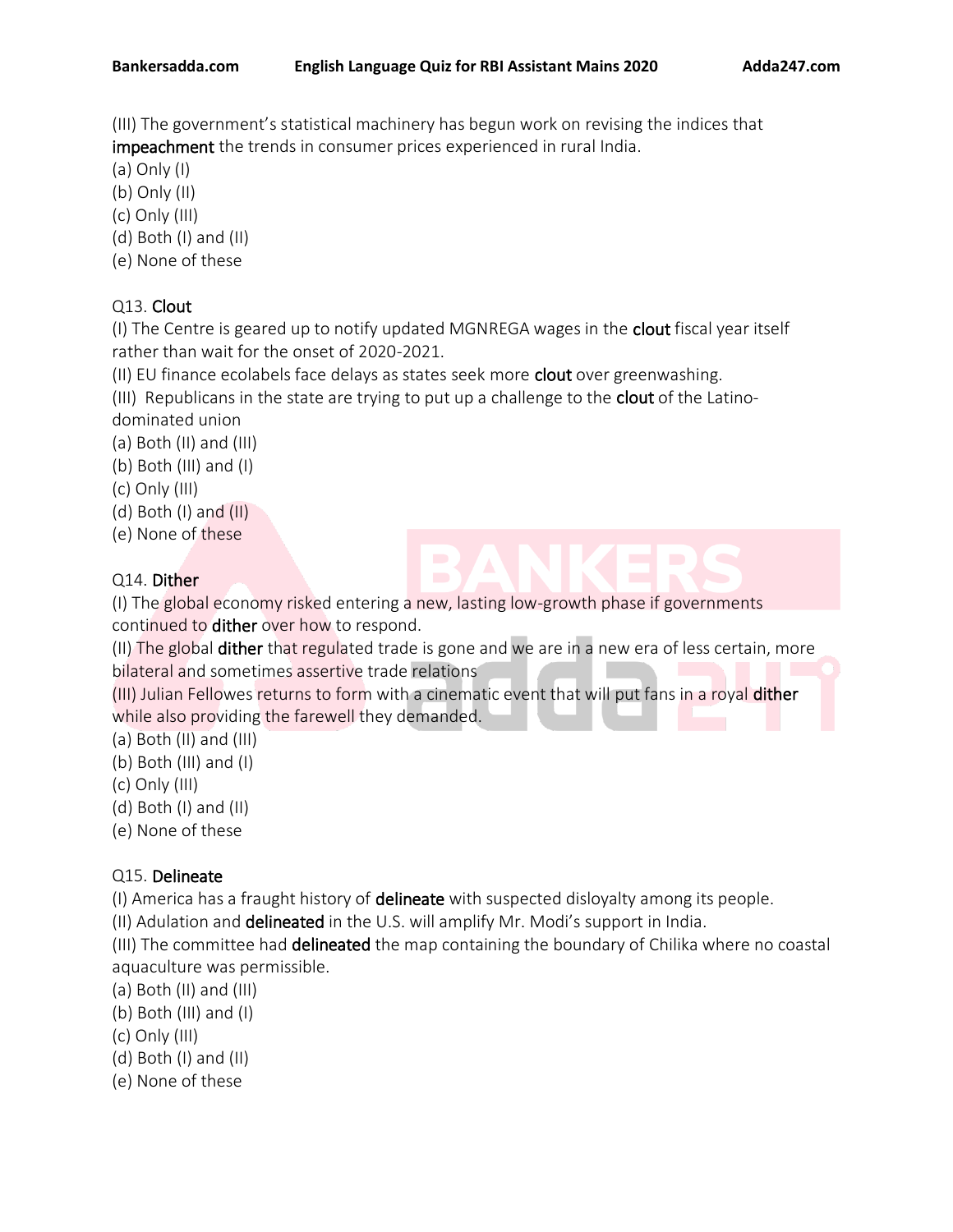

#### **Solutions**

S1. Ans. (b) Sol. 'Put off' means 'to postpone or arrange a later date'.

S2. Ans. (d) Sol. 'Shop around' means 'to compare prices'.

S3. Ans. (b) Sol. 'Boil down to' means 'to be summarized as' or 'amount to; be essentially a matter of'

S4. Ans. (a) Sol. 'Brush up on' means 'to improve, refresh one's knowledge of something'

S5. Ans. (e) Sol. 'Get back at' means 'retaliate or take revenge'.

S6. Ans. (e) Sol. 'Clamp down on' means 'To act strictly to prevent something'.

S7. Ans. (b) Sol. 'Fall through' means 'to fail; doesn't happen'.

S8. Ans. (a) Sol. 'Get rid of' means 'to eliminate'.

S9. Ans. (a) Sol. The term 'undaunted' means 'not intimidated or discouraged by difficulty, danger, or disappointment'.

S10. Ans. (b)